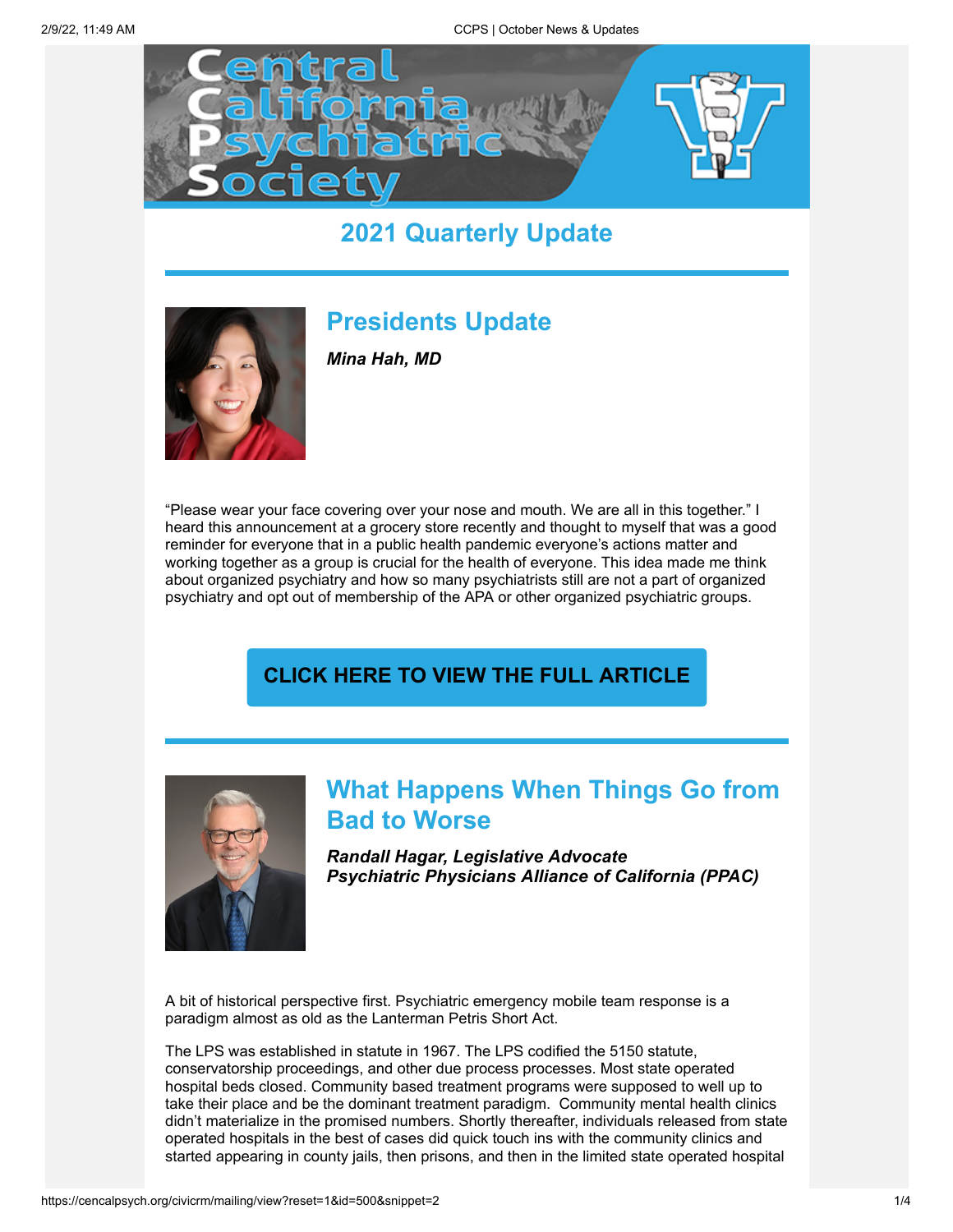beds in a revolving cycle. In many cases these individuals had public meltdowns and were arrested.

#### **[CLICK HERE TO VIEW THE FULL ARTICLE](https://cencalpsych.org/content/october-2021-advocacy-update-randall-hagar)**



## **Ask not what your DB can do for you…**

*Shannon Suo, MD, DFAPA Assembly Representative*

An overused quote? Perhaps. But now that I have your attention: CCPS needs YOU! Aggravated by insurance PARs? Frustrated by systemic racism in the halls of psychiatry? Worried about how electronic prescribing will affect your practice in the coming years? Want more CME? These are topics that affect not just you, but many of our members. Believe it or not, there's something you can do about it! The Psychiatric Physicians Alliance of California, the advocacy organization with which CCPS contracts has sponsored legislation to require insurance companies to suspend PAR authorizations for one year after approval for psychotropic medications. The APA has a Task Force working on dismantling structural racism in the APA.

#### **[CLICK HERE TO VIEW THE FULL ARTICLE](https://cencalpsych.org/content/suo-october-newsletter-article)**



## **Resident Spotlight**

*Collin Shumate, MD PGY3 UC Davis School of Medicine*

My name is Collin Shumate. I am a current PGY-3 in the psychiatry residency program at UC Davis Health. I am honored to contribute to this newsletter!

I have a background in organized medicine and psychiatry, which I'm excited to say has led me to recently be appointed as an APA Public Psychiatry Fellow! I previously worked extensively within the American Medical Association (AMA) where I drafted several policies that focused on LGBTQ+ health and diversity initiatives. I also served on an advisory committee to the AMA Board of Trustees focused on LGBTQ+ health. I helped craft issue briefs to educate state medical societies on the harms of conversion therapy and "bathroom bills".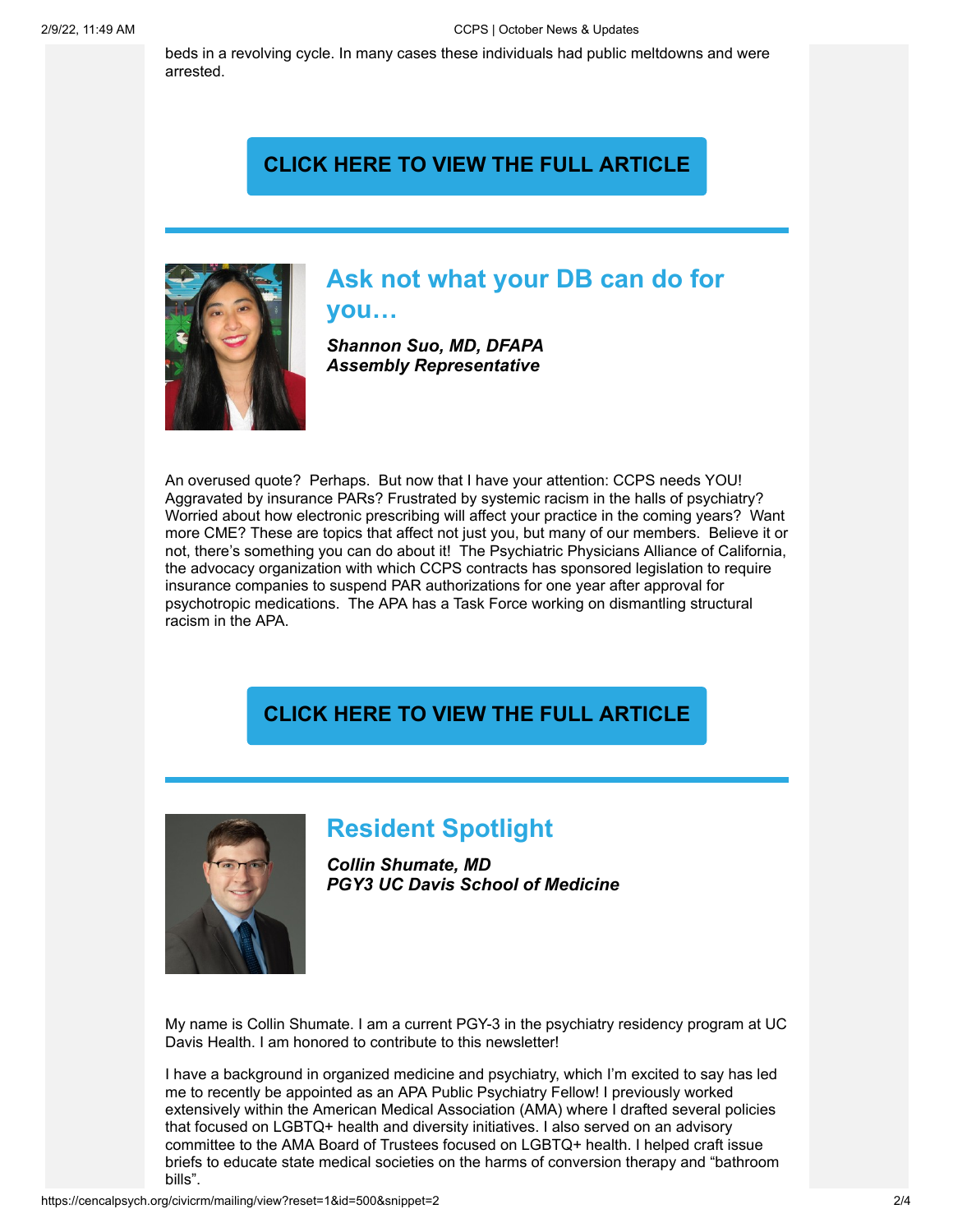#### **[CLICK HERE TO VIEW THE FULL ARTICLE](https://cencalpsych.org/content/october-newsletter-shumate-resident-spotlight)**



#### **Kern Chapter Update**

*Angad Kahlon, MD Kern Chapter President*

Hi All!

Hope everyone is doing well and staying safe, as we continue to maneuver through the COVID-19 pandemic as healthcare providers. On July 21, 2021, with the efforts of Kern Chapter CCPS members we were able to host a Kern Chapter meeting and invited our colleagues from the north, in the Sierra chapter. It was great to mingle and catch up with our fellow CCPS members from Kern and Sierra Chapter, while also enjoying a nice dinner and having informative presentations by our speakers. Second, many of our Kern Chapter CCPS members spearheaded a fundraising campaign to support our local NAMI chapter, for the NAMI Walk on 10/09/21. Our group "Kern County Psychiatrists" led by Dr. Bangasan had a great turnout! Thank you all for your generous donations and that money will go a long way to support our patients and their families!



# **Thank You To Our 2021 Partners**